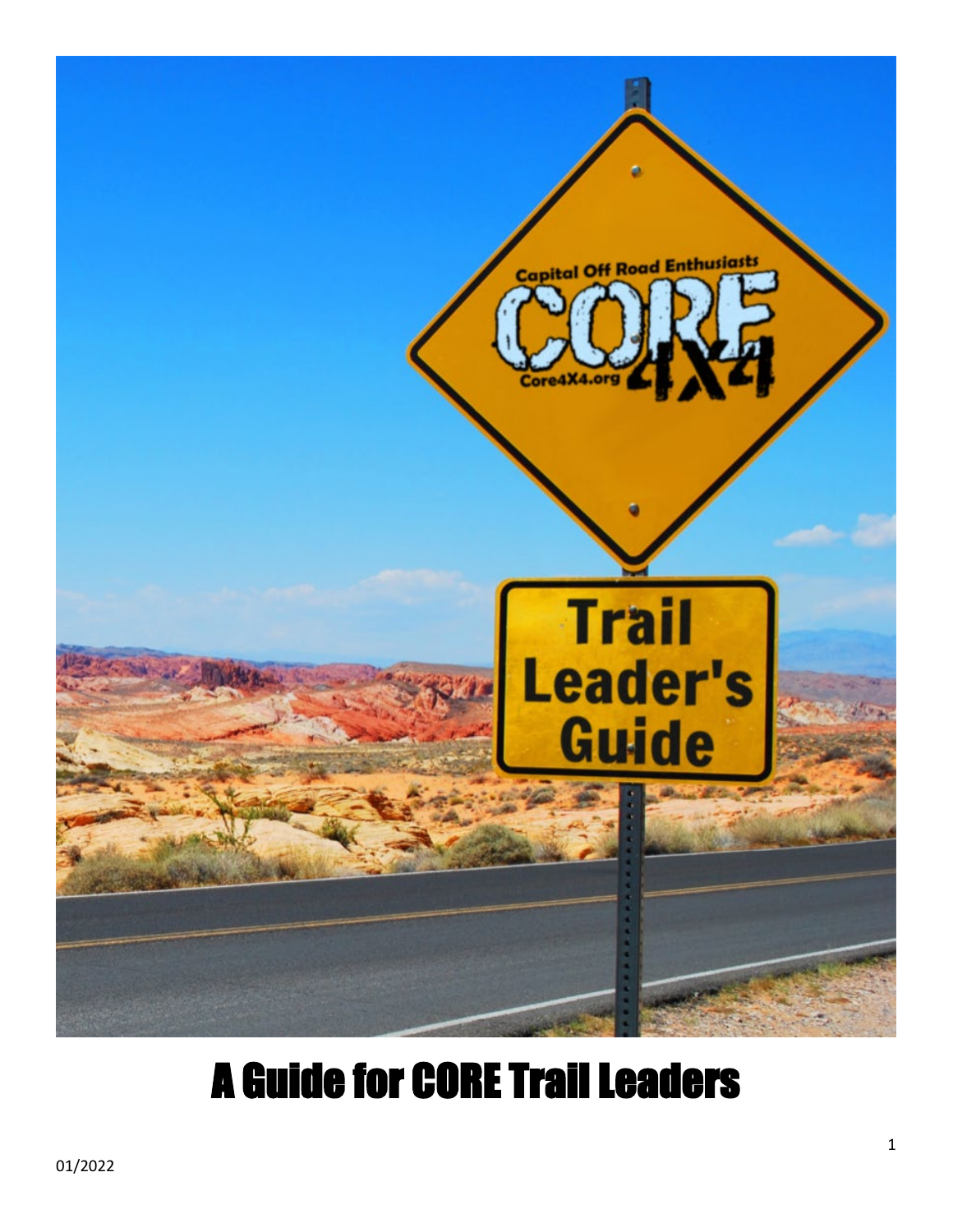### Contents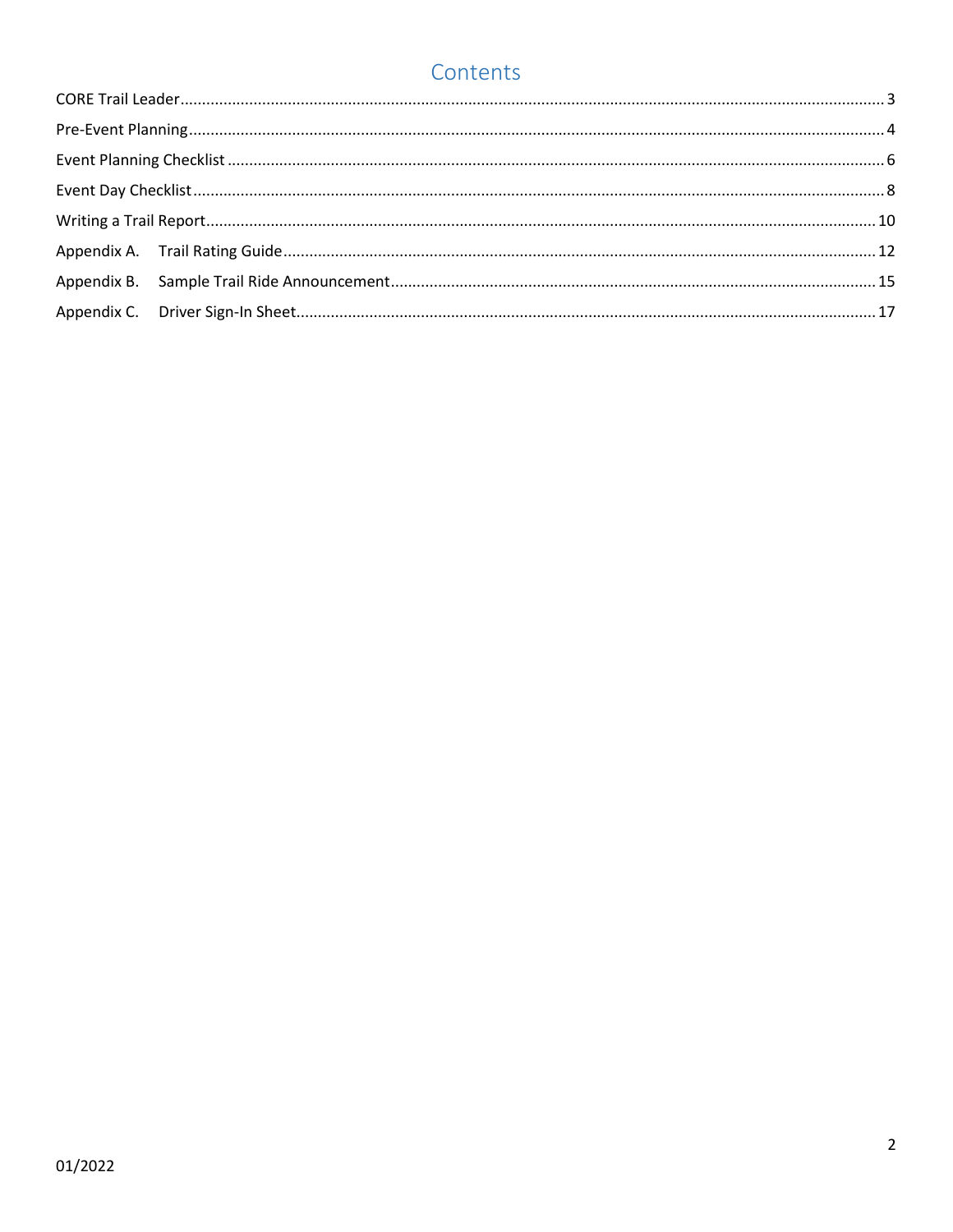### CORE Trail Leader

<span id="page-2-0"></span>The Trail Leader, or Trail Ride Coordinator as it's defined in the club bylaws (Article XVI), plays a key role in making a CORE off-road trip safe and enjoyable. There is a big difference between a Trail Leader and just an event organizer. The Trail Leader acts as a representative of the Capital Off Road Enthusiasts, host, guide, organizer, and supervisor for the event. On a trail ride the Trail Leader is the leader of the group even if club board members or other more experienced people are present. While others' opinions should be considered throughout the trip the Trail Leader is the one in charge.

Being the Trail Leader can be daunting at first. Especially if you are not familiar with all of the terrain to be encountered or don't already know everyone in the group. This guide should help you through the process, whether it's your first trip as Trail Leader or you've been doing it for years.

Personal safety is the primary responsibility of the Trail Leader. Having a fun and memorable trip is second! While it is impossible to completely protect a vehicle and its occupants in all the elements they are subjected to during off-roading, all participants must collectively do everything they can to prevent anyone or any vehicles from getting hurt or worse. Be flexible, but keep in mind you're in charge. Keep it safe!

You got this!!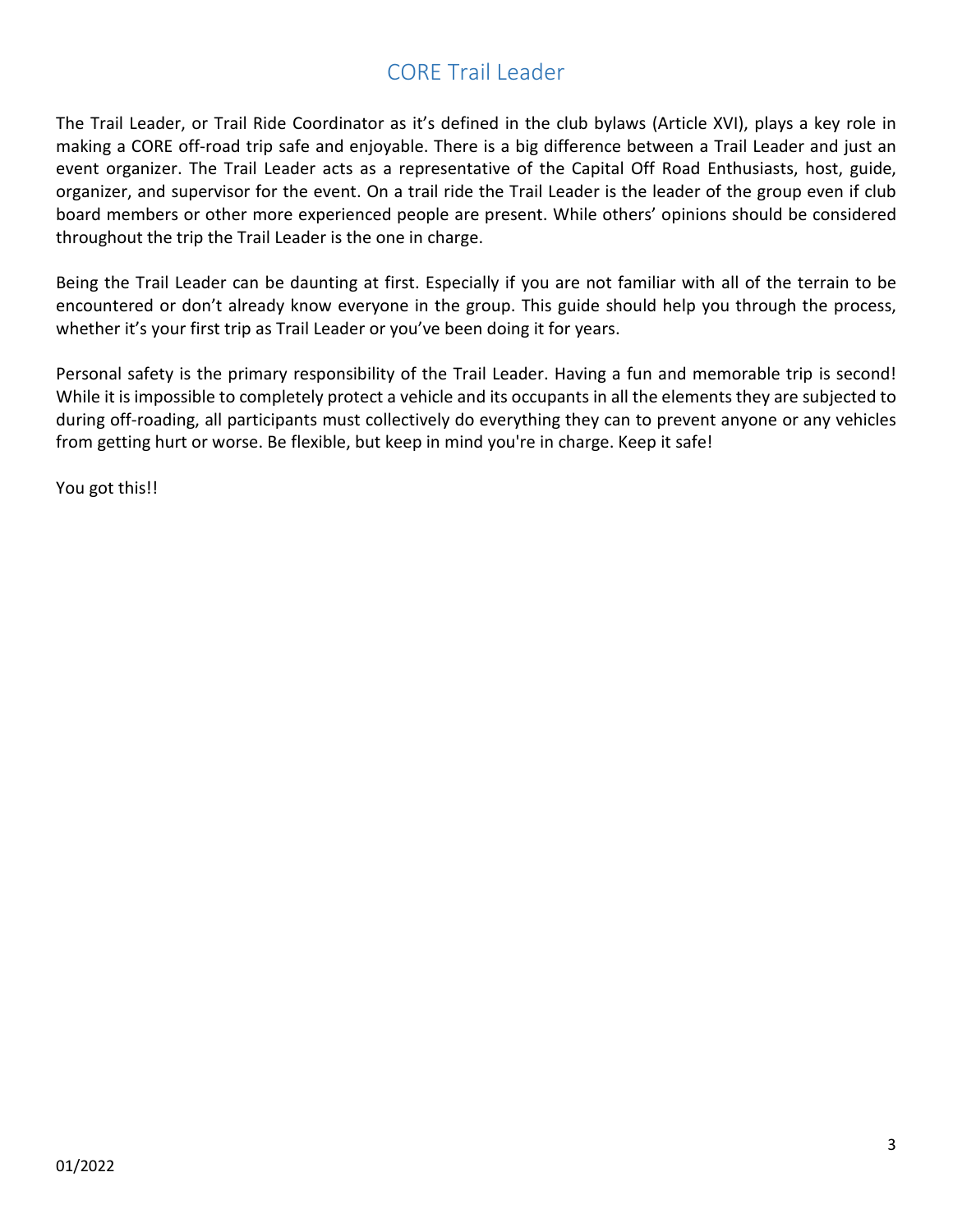### Pre-Event Planning

<span id="page-3-0"></span>The Trail Leader is also responsible for checking to ensure that the trails selected for the run are open and available. This is a planning tool and checklist to help Trail Leaders organize a Trail Ride. This is just the basics. There is no substitute for a detailed plan.

### **Trail Difficulty**

- Every CORE Trail Ride *can* be rated from 1 (easiest) to 10 (most difficult). These ratings are based on the overall trail, not just on one or two tough obstacles. Rain can increase ratings on all trails by one or two points.
	- $\circ$  Numerically higher-rated trails are more likely to result in vehicle damage.
	- o While you don't *need* to use the [CORE Trail Rating](http://core4x4.org/downloads/CORE_Trail_Ratings_022018.pdf) system (*or see Appendix A*) it can be used to efficiently communicate to others what to expect and what level of vehicle modifications you think they should have to attend.
- Trail ratings as described by Trail Leaders are their best guess of trail conditions at the time of planning, however trail conditions change daily and therefore cannot entirely be predicted ahead of time.
- *See Appendix A for additional details.*

#### **Pre-Trip Considerations**

- Land: Public/Private:
	- o Owner's Permission (if private land)
	- o Use Fees
		- **Where to buy passes if needed**
	- o Site or event specific liability waivers
		- **[CORE Liability Waiver](http://core4x4.org/wp-content/uploads/2014/07/Release_and_Waiver_of_Liability_and_Indemnity_AgreementV1.1.pdf) is always required for all guests.**
	- o Point of Contact (name & phone)
- Site:
	- o Meeting area location
	- o Nearest gas station, convenience store
	- o Nearest air source (if tires need to be aired down)
	- o Directions to meeting location from major surrounding areas
		- Will GPS get people lost? Take them on non-legal roads/private land?
- Trail:
	- o Have recent CORE lead events been to the same trail or area?
		- If so, consider choosing a different location
	- o Directions from meeting area
		- If Its there a convenient and legal/passable way to get from the meeting location to the trail head?
	- o Overall trail difficulty (1-10) See Trail Ratings (*Appendix A*)
	- o Highest obstacle difficulty
	- o Bypass routes for difficult obstacles
	- o Obstacles requiring spotters
	- o Total trail length
	- o Estimated time required to negotiate trail or section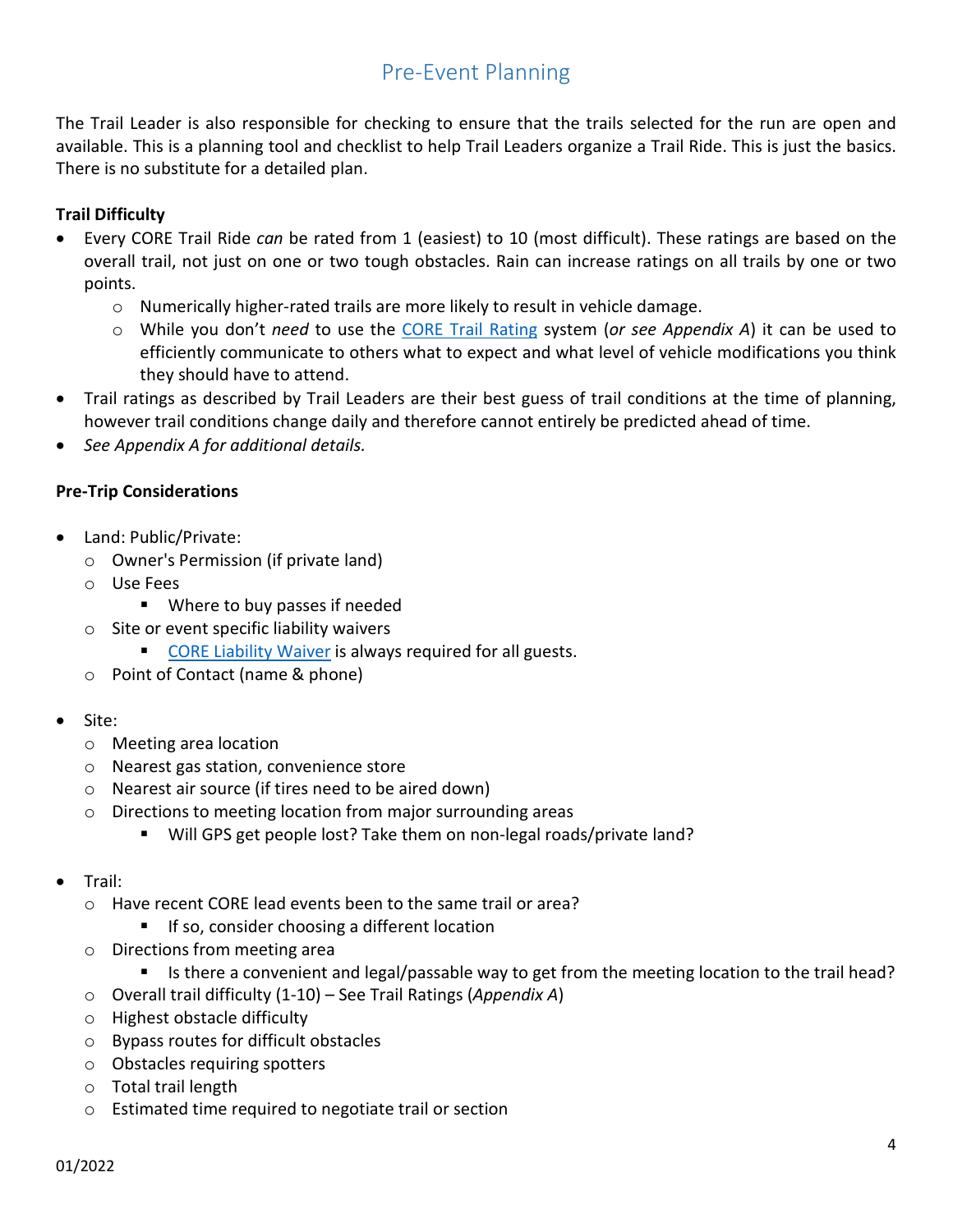- o Trail maps (if available)
	- Digital or paper maps that people can gain access to. Digital may require a pre-trip download.
- Logistics (if needed):
	- o Local service stations and repair facilities
	- o Local restaurants
	- o Local lodging (locations, phone numbers)
	- o Camping facilities (locations, fees)
	- o Parking areas for breaks (lunch, etc.)
	- o Local hospital
	- o Procedures for contacting emergency services (ex: police, fire, EMS, or Park Ranger)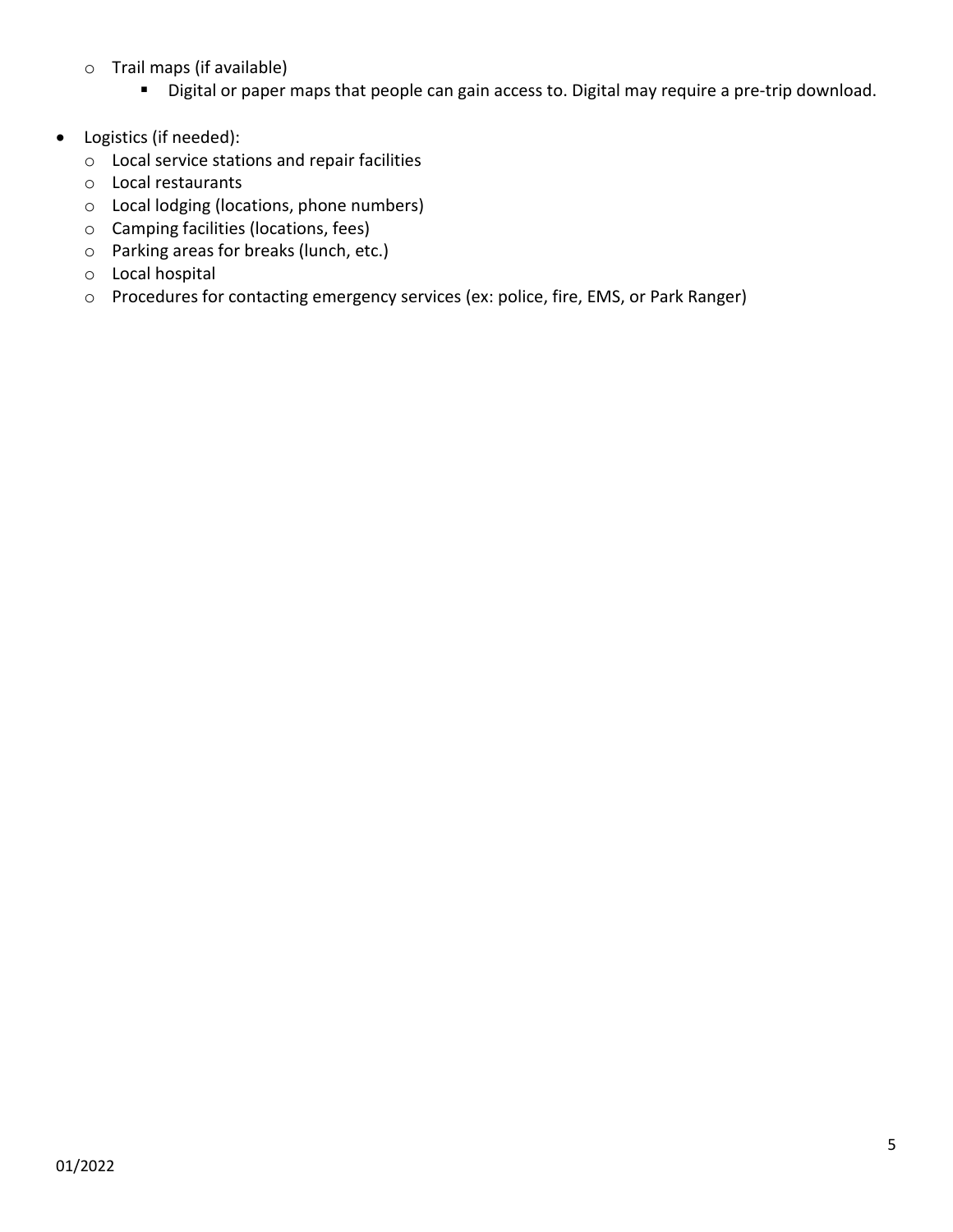### Event Planning Checklist

- <span id="page-5-0"></span>□ Date of event: \_\_\_\_\_\_\_\_\_\_\_\_\_\_(Does it conflict with local events or holidays?)
- $\Box$  Meeting time:
	- o You can choose to start your event whenever you see fit. However, you are more likely to get others to attend when the meeting time is convenient for others. Keep in mind how far people will need to drive the day of the event (from home? Camping nearby?)
- $\Box$  Trail Ride Start Time:
	- o How long will people need to prepare for the trail ride once on-site? Keep this in mind when suggesting a start time to hit the trail. Between the meeting time and start time people will likely need to air down, secure items in their vehicle, discuss areas of concern with the Trail Leader, fill out paperwork, complete event registration, buy passes, and other last-minute tasks.
- □ Special Details:

### **Publishing the event**

#### *See Appendix B for a Sample Trail Ride Announcement*

- $\Box$  Send your event announcement on the club forum under the Trail Rides and Events section.
	- $\Box$  This is the only section of the forum that all users are automatically subscribed to be notified anytime a new event is made. By posting here everyone should get a notification about your event emailed to them.
- $\Box$  Work with the CORE system administrators to publish the event on CORE website and CORE Facebook calendars. Specific details will not be posted on the CORE website or CORE Facebook page. If you don't know who these people are ask the CORE President.
- $\Box$  In the event announcement thread subject include the following:
	- $\Box$  Event date, preferably to include day of the week
	- $\Box$  Trail or event to be visited
- $\Box$  In the event announcement description include the following at a minimum:
	- □ Event Date
	- $\Box$  Event Meeting Time
	- $\Box$  Event Meeting Location (directions)
	- □ Event or Access Fees
	- Trail Difficulty / Trail Rating (CORE Trail Rating Guide [on the website](http://core4x4.org/downloads/CORE_Trail_Ratings_022018.pdf) or *Appendix C*)
	- **Minimum vehicle requirements** 
		- □ Recommended vehicle equipment
	- $\Box$  Plan for meals (Food and Beverage Planning)
	- $\Box$  Location of closest gas station(s)
	- $\Box$  Trail Leader Contact Information (cell phone preferred)
	- $\Box$  Additional details to consider
		- $\Box$  Local lodging options
		- Are pets permitted
		- $\Box$  Bathroom access during the ride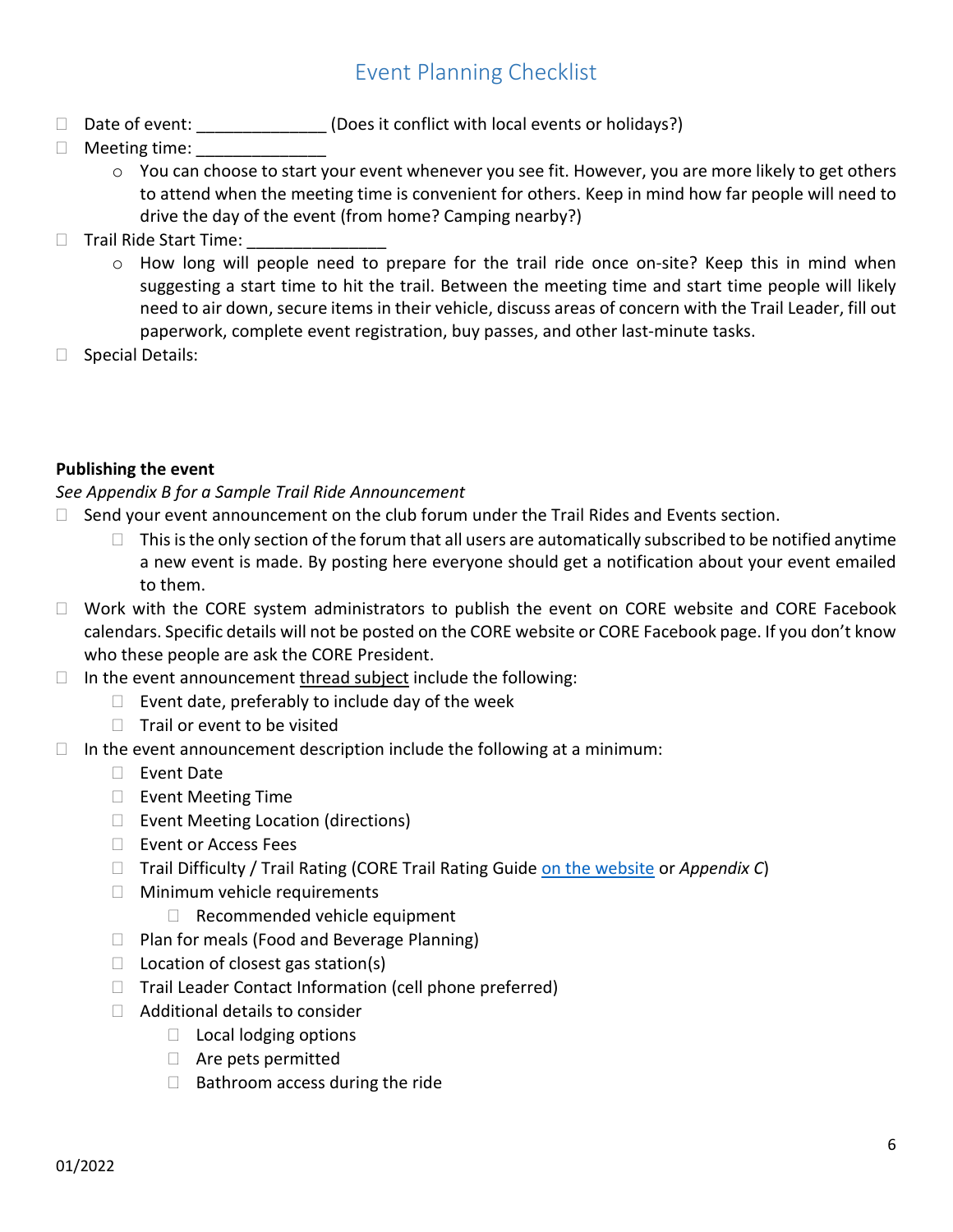#### **Group list or manifest**

- □ Number of vehicles in party \_\_\_\_\_\_\_\_\_\_
- $\Box$  Meeting location(s) (if caravanning)
	- Meeting point A \_\_\_\_\_\_\_\_\_\_\_\_\_\_\_\_\_\_\_\_\_\_\_\_\_\_\_\_\_\_\_\_\_\_\_\_\_\_\_\_
	- Meeting point B \_\_\_\_\_\_\_\_\_\_\_\_\_\_\_\_\_\_\_\_\_\_\_\_\_\_\_\_\_\_\_\_\_\_\_\_\_\_\_\_
	- $\Box$  Meeting point C -

 $\Box$  Amount and type of special/recovery equipment

#### **Final Planning**

- $\Box$  3-7 Days prior to the event try to confirm who is still planning to attend
	- o It is not uncommon for 30-50% of attendees to drop out in the last week
	- o Consider making another post on the event thread highlighting who has and has not confirmed
- $\Box$  Consider making another post on the event thread highlighting key trip details
	- $\Box$  Any new details to include trail or weather advisories
	- □ Trail Leader Contact Information
- $\Box$  Print a few spare blank forms for people to fill out on-site:
	- $\Box$  [Trip Waiver](http://core4x4.org/wp-content/uploads/2014/07/Release_and_Waiver_of_Liability_and_Indemnity_AgreementV1.1.pdf)
	- [Medical Form](http://core4x4.org/wp-content/uploads/2017/01/CORE%20Emergency%20Medical%20Form%2008JAN2017.pdf)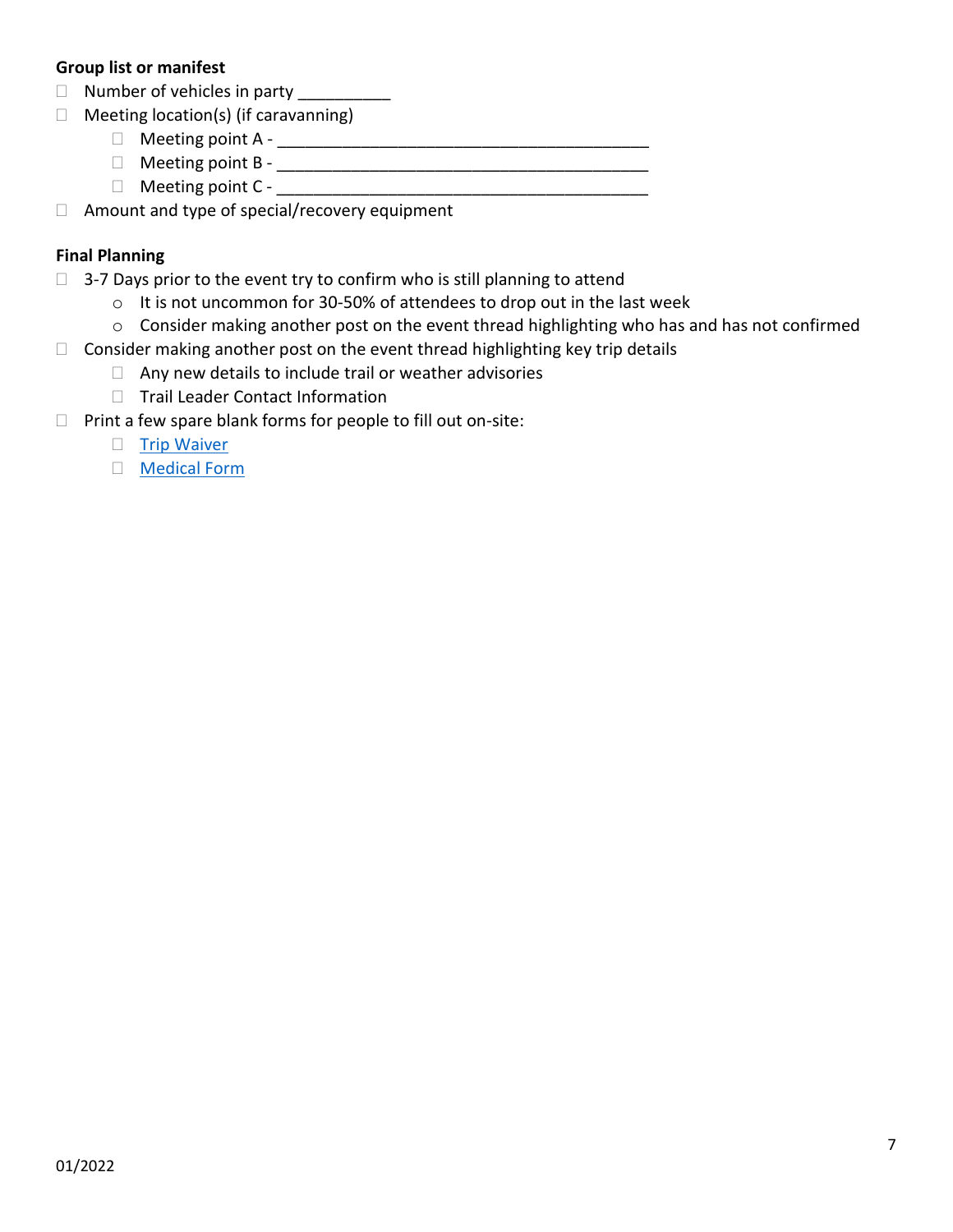### Event Day Checklist

<span id="page-7-0"></span>Once everyone has gathered either at the meeting location or trail head it is best to have a driver's meeting. This gives you an opportunity to highlight key event details as you see them, ask questions to everyone, and gives attendees a chance to bring up their questions and concerns.

Special attention should be given to club guests, especially those attending their first trail ride. These drivers may be nervous and not sure what to expect. Make sure to address their concerns and questions on a one-onone basis if you can. Remember that guests are potentially future members and we're always recruiting! We only get one chance at a first impression.

### **Driver's Meeting (Event Day):**

- $\Box$  Introductions
- $\Box$  General scheme of the event; overall trail(s) to be covered; bathroom breaks; and meal breaks.
- $\Box$  Collect [Trip Waivers](http://core4x4.org/wp-content/uploads/2014/07/Release_and_Waiver_of_Liability_and_Indemnity_AgreementV1.1.pdf) from all guests
	- $\circ$  The waivers help protect the club in the event the unthinkable happens
	- $\circ$  Not wanting to continue filling out waivers is often cited as a key motivator to become a full club member! Keep the pressure on those guests!  $\odot$
- Have drivers fill out the sign-in sheet if being used (*Appendix C*)
- $\Box$  Mention that a Google Photos album link will be shared after the trip so people can share pics/video
- □ Reminder about emergenc[y Medical Forms](http://core4x4.org/wp-content/uploads/2017/01/CORE%20Emergency%20Medical%20Form%2008JAN2017.pdf) (Everyone should have a completed emergenc[y Medical Form](http://core4x4.org/wp-content/uploads/2017/01/CORE%20Emergency%20Medical%20Form%2008JAN2017.pdf) in their glove box)
- $\Box$  Emergency Procedures (who has equipment? / who has training?) Local hospital:
- $\Box$  Communication
	- $\circ$  CB Channel
	- o Other methods of communication?
	- o Does anyone need a radio? Have one to lend?
	- $\circ$  Consider putting people without radios in the middle of the group/between people with radios
- $\Box$  Safety inspection: (This is for the safety of the entire group and does not constitute animosity towards anyone deemed unable to participate due to safety violations.)
	- $\Box$  Fully operational four-wheel drive system, with low range or equivalent
	- $\Box$  Tow points / Recovery points
	- $\Box$  Undercarriage clearance (appropriate for the trail)
	- $\Box$  Condition/type of tires (appropriate for the trail) size and tread/construction type
	- $\Box$  Spare tire(s), appropriately sized jack, lug wrench
	- $\Box$  Vehicles in good running order (brakes, clutch, fuel system, electrical system, etc.)
	- $\Box$  Suggested/required vehicle modifications or equipment (armor, winch, breathers, recovery gear, etc)
- □ Trail Preparation:
	- Air down (if needed)
	- $\Box$  Hook up tow straps to rear tow point (if needed)
- $\Box$  Designate Tail Gunner responsible for: (1) confirming convoy group past obstacles; (2) alerts group of rear approaching traffic; (3) informs other groups when your group has passed; and (4) assists Trail Leader.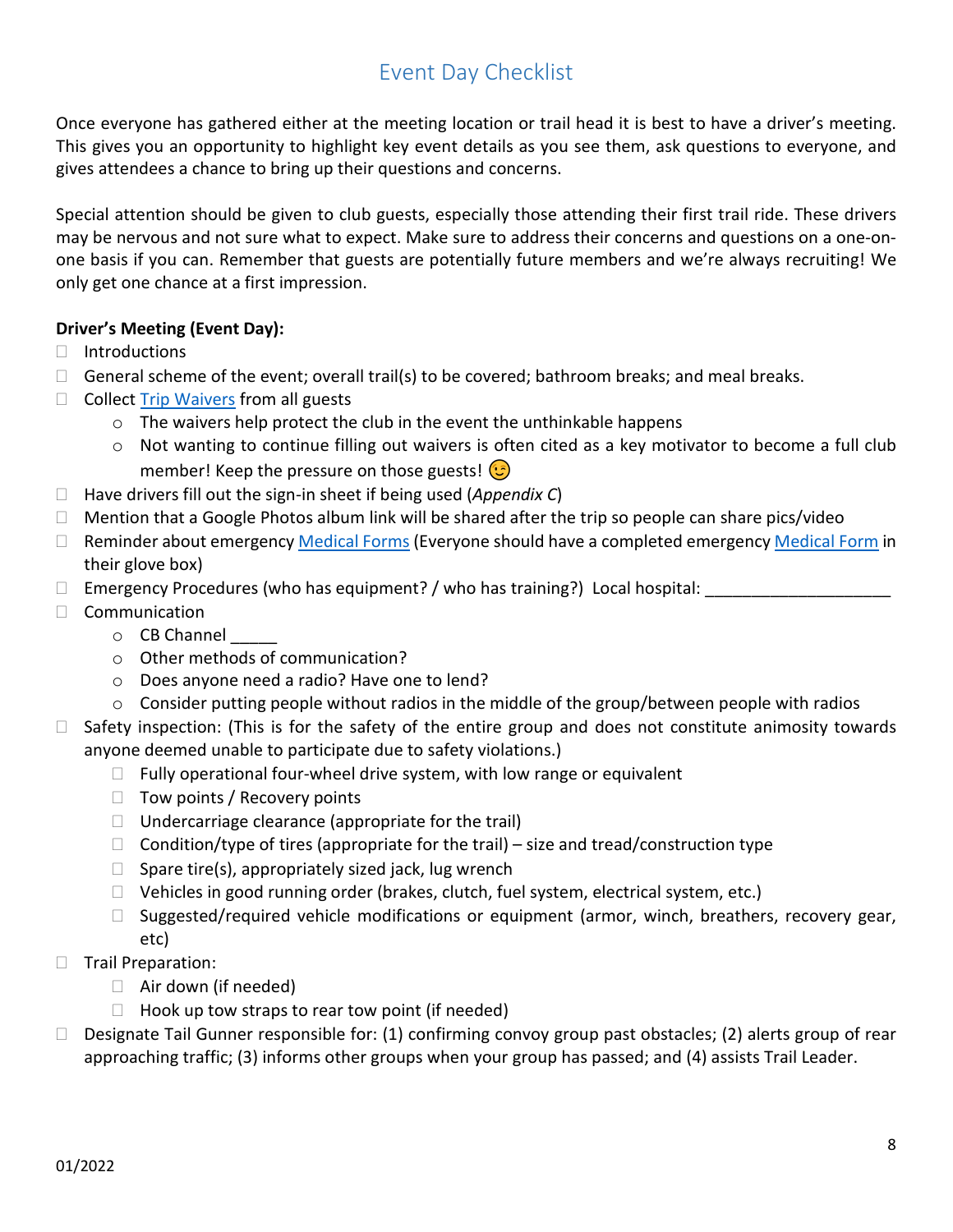- $\Box$  Line up vehicles in trail order (Trail Leader first (unless using a guide), tail gunner last)
	- $\Box$  Spread out the winch equipped vehicles
	- □ Consider putting less experienced drivers or less capable vehicles near more experienced drivers and more capable vehicles
	- $\Box$  Communications Check (CB Radios, GMRS Radios, etc.)

### **Safety advisory:**

- $\Box$  No Drinking and Driving / No Drinking and Off-roading / No Drugged Driving
- $\Box$  Keep your thumbs out of the wheel
- $\Box$  Secure all loose items inside the vehicle
- $\Box$  Always wear a seatbelt when the vehicle is in motion
- $\Box$  Communicate any significant actions or obstacles along the trail
- $\Box$  Do NOT walk or stand directly downhill of any vehicles when possible
- $\Box$  Use safe winching/ tow strap procedures
- $\Box$  Maintain safe distance between vehicles and always keep an eye on the vehicle behind you
	- $\Box$  Do not get too close to the vehicle in front of you especially when going uphill

### **Tread Lightly Advisory:**

- Pack out more than you packed in
- Don't blaze new trails
- Don't harass the wildlife
- Share the trail (backpackers, motorcycles, horse riders, etc.)
- Alert the group of oncoming trail-users
- Control the travel speed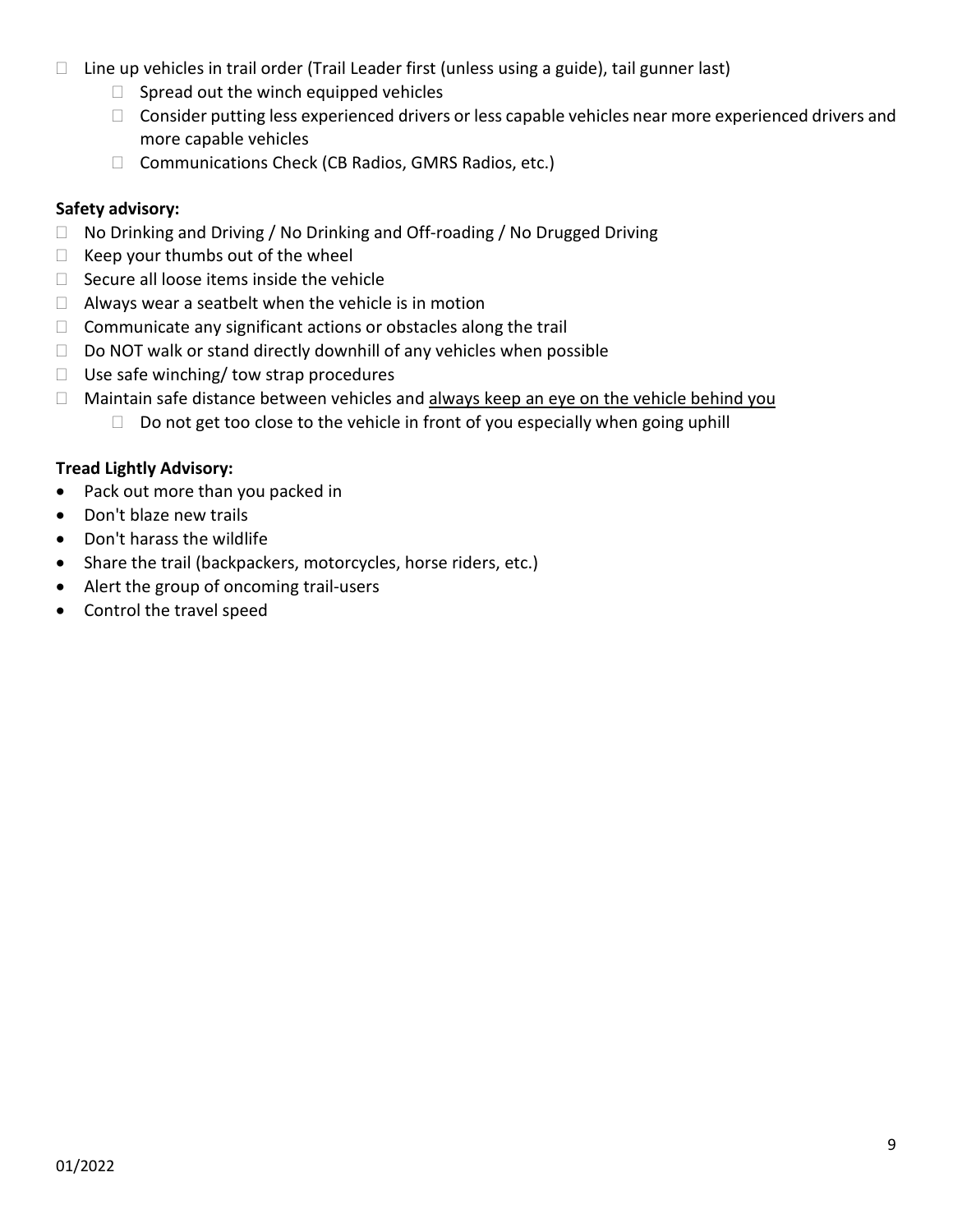### Writing a Trail Report

<span id="page-9-0"></span>Members often ask why we do Trail Reports or if they have to write one after a trip. A Trail Report is not required. However, a Trail Report is one of the biggest ways a club member can support the club. Trail Reports are actually our most effective recruiting tool for new members. Each year the club loses about 20% of its members (people move, sell their vehicles, etc) and so recruiting is *always* an ongoing effort for the club. Trail

Reports help in the following ways:

- The primary way people find out about CORE is when searching online for information about a trail they learned about. Our Trail Reports are some of the top results for many of the trails and events we frequent.
- Trail Reports show that the club is active.
- Trail Reports show that the club is diverse in both its membership and what they drive. This is a big draw for many people, especially those that own less common vehicle brands or models.
- Trail Reports help show a personable group that might be less intimidating than the most "exciting" pictures commonly associated with our hobby. This makes us more approachable.

There are also non-recruiting benefits of writing Trail Reports.

- Trail Reports are also one of our best gifts back to the community at large. They act as a resource for information about trails, trail conditions, locations, and what type of vehicles they are passable for.
- We often share links to Trail Reports to people visiting the area temporarily such as groups overlanding through the area.
- Trail Reports are an easy way for the Secretary to keep track of membership and guest participation and engagement, important for determining membership eligibility among other things.
- Trail Reports are a resource for future Trail Leaders when they (or you) are planning future trips to the same or similar areas.
- Trail Reports capture details about areas that otherwise might be forgotten with membership turnover.

So now that you know why we write Trail Reports let's cover what the best trail reports include.

- $\Box$  Event date and location
- $\Box$  Description of event
	- o Types or trails and difficulty
	- o Interesting obstacles
	- o Funny stories or anecdotes
- $\Box$  List of participants (first and last names) including vehicle make/model
	- o All this information is on the Driver Sign-in form if you use it! (See *Appendix C*)
	- $\circ$  You can also look back to the forum thread for this info, and link back to people's welcome threads for more info, but this can be cumbersome and time consuming
	- o Trip Waivers also should have all this information for the guests that attended
	- $\circ$  Member vehicle information is listed on the [CORE Members page](http://core4x4.org/core-members-and-their-rigs/) if you need to look it up
- $\Box$  Lessons learned (things to remember for future trips to this location)
- $\Box$  Description of conditions

In addition to the written report it helps to also do the following:

- $\Box$  Submit a gps track (.gpx file preferred), ask if others recorded it if you did not
- $\Box$  Encourage attendees to add their media to the Google Photos album created for the trip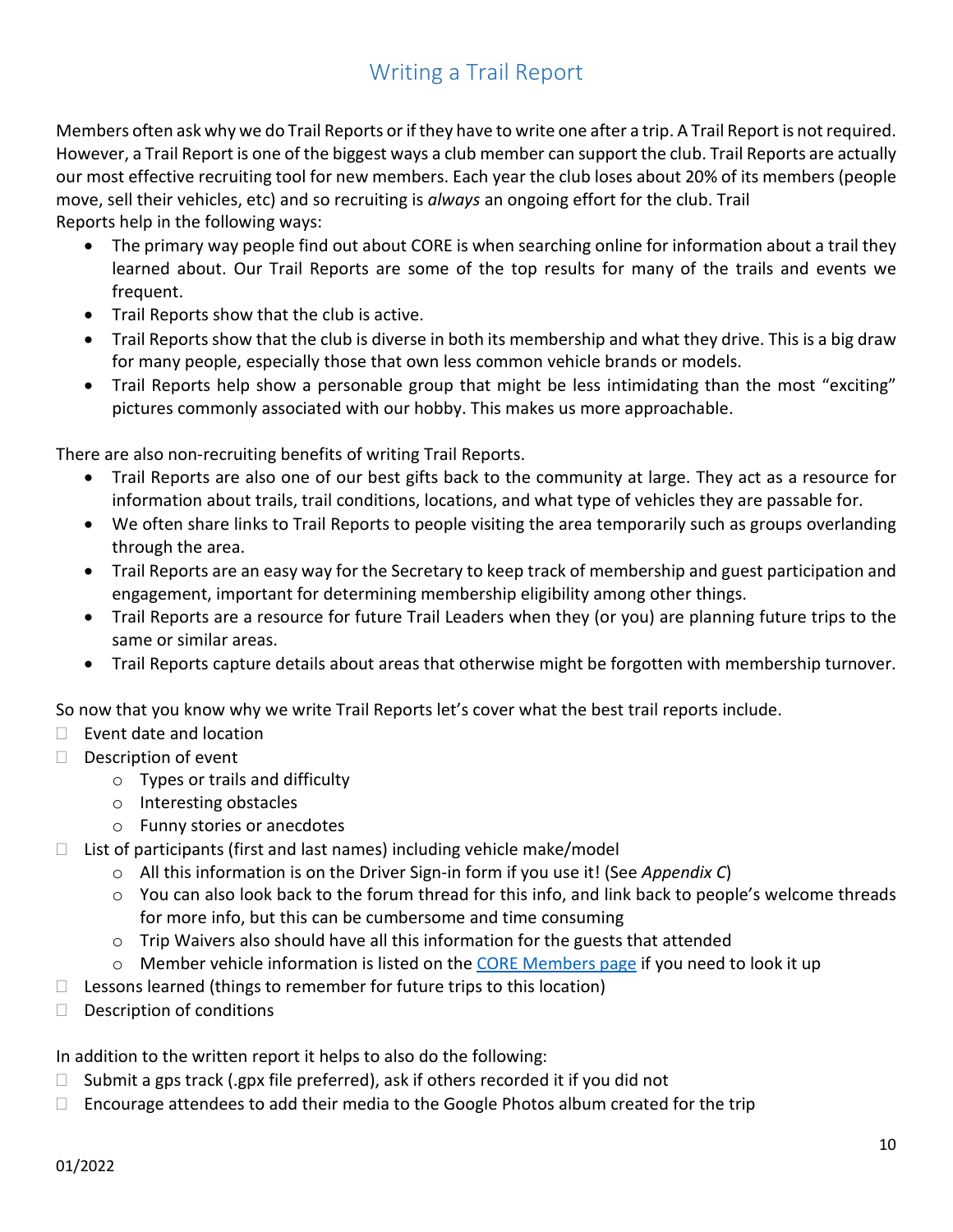- o Request a Google Photos album be made for your trip if the Google account system administrator does not make one for you. Ask the President for this if you don't know who the system admin is.
- $\Box$  Add/submit links to online videos (YouTube) created by someone that attended
	- o Consider making a video yourself if enough footage was taken to document the trip that way
	- o For bigger events sometimes the event shares a video or other groups at the same event share a video. Submitting links to these videos with the Trail Report is also helpful and results in a more engaging Trail Report.
- $\Box$  Create a gif or two that can be embedded into the trail report
	- o You can create free gifs on hosting sites like giphy.com
	- o Use video clips from the trip, select especially noteworthy or unique clips

The finalized Trail Report, including additional media mentioned above, should be submitted to the CORE President and/or website administrator at your earliest opportunity.

Here are some examples of especially good Trail Reports. Note that not all of them are very long. But all of these reports capture all the key details of the trip!

- o [Assateague National Seashore by Niels Vilstrup](http://core4x4.org/first-trip-of-the-year-to-assateague-national-seashore/)
- o [Green Ridge State Forest by Jendra Rambharos](http://core4x4.org/green-ridge-state-forest-trail-ride-and-meeting/)
- o [George Washington National Forest by Andrew Taylor](http://core4x4.org/three-day-super-weekend-in-george-washington-national-forest/)
- o [Fredrick Watershed by Buzz Vogel](http://core4x4.org/frederick-watershed/)
- o [Wolf Den Run State Park by Andrew Taylor](http://core4x4.org/volunteering-and-exploring-at-wolf-den-run-state-park/)

Finally, the filled-out Trip Waivers should be submitted to the club Secretary at the earliest convenient opportunity so that they can be kept on file.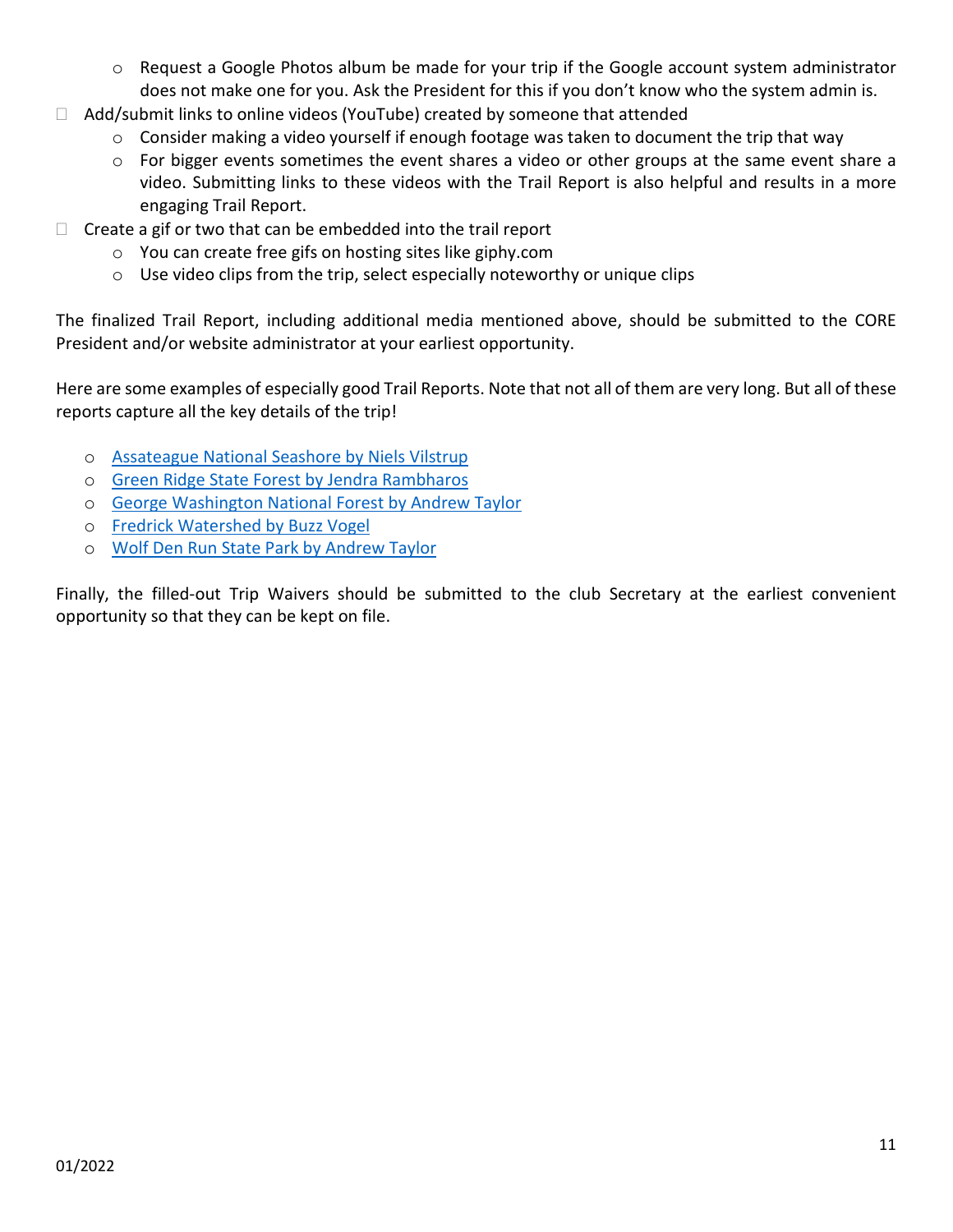<span id="page-11-0"></span>This guide is also on the club website: [http://core4x4.org/downloads/CORE\\_Trail\\_Ratings\\_022018.pdf](http://core4x4.org/downloads/CORE_Trail_Ratings_022018.pdf)

CORE Trail Rides are rated using this scale developed for our use. It ranges from 1 (easiest) to 10 (most difficult) or more generally by color such as Green (easiest) or Red (most difficult). These ratings are based on the overall trail, not just on one or two tough obstacles. Rain can increase ratings on all trails by one or two points. Numerically higher-rated trails are more likely to result in vehicle damage. Trail ratings as described by Trail Leaders are their best guess of trail conditions at the time of planning, however trail conditions change daily and therefore cannot be entirely predicted ahead of time. *Use this guide at your own discretion.*

| <b>GREEN</b><br>$1 - 2$ | Rating of 1: Almost any passenger car can complete<br>this trail. However, we'd suggest cars with a bit more<br>clearance than a sport coupe, and possibly one with<br>All-Wheel Drive or 4-Wheel Drive. These trails are<br>often easy dirt roads with little or no rocks in them.<br>Passing is usually easy.<br>Rating of 2: Almost any Crossover/SUV can complete<br>this trail. A passenger car might not do as well<br>because of clearance issues or lack of All-Wheel<br>Drive or 4-Wheel Drive. 2-Wheel Drive is usually fine<br>for the entire trail, but mud or snow could make<br>things more difficult. These trails are often dirt roads<br>that may have rocks buried in them in places or<br>cracks where the trail has eroded. Passing may be<br>difficult and you may need to back up to a wide spot. | <b>Recommended Vehicle Specs:</b><br>None                                                                                                                                                                 |
|-------------------------|-------------------------------------------------------------------------------------------------------------------------------------------------------------------------------------------------------------------------------------------------------------------------------------------------------------------------------------------------------------------------------------------------------------------------------------------------------------------------------------------------------------------------------------------------------------------------------------------------------------------------------------------------------------------------------------------------------------------------------------------------------------------------------------------------------------------------|-----------------------------------------------------------------------------------------------------------------------------------------------------------------------------------------------------------|
| <b>BLUE</b><br>$3 - 5$  | Rating of 3: Almost any SUV with higher ground<br>clearance can complete this trail. You probably won't<br>need 4-Wheel Drive, but it would be good to have<br>just in case. Because of rocks in the trail, an SUV with<br>lower clearance might have issues and might hit<br>something on the undercarriage. May include<br>water/mud up to 12in deep, small rocks/shelves up<br>to 6in tall.<br>Rating of 4: A good challenge for a stock Jeep<br>Wrangler. There will be smaller rocks that might                                                                                                                                                                                                                                                                                                                    | <b>Recommended Vehicle Specs:</b><br>For a rating of 3,<br>recommended ground<br>clearance at the belly of 8+<br>inches.<br>For a rating of 4 & 5,<br>recommended ground<br>clearance at the belly of 10+ |
|                         | make 4-Wheel Drive necessary, so be sure you have<br>it. There may be mud, hills or water that could pose<br>additional challenges. These trails are probably the<br>top end for standard SUVs. May include water/mud<br>up to 18in deep, rocks/shelves up to 9in tall.<br>Rating of 5: The highest challenge for a stock Jeep<br>Wrangler without body damage, winching, or                                                                                                                                                                                                                                                                                                                                                                                                                                            | inches.                                                                                                                                                                                                   |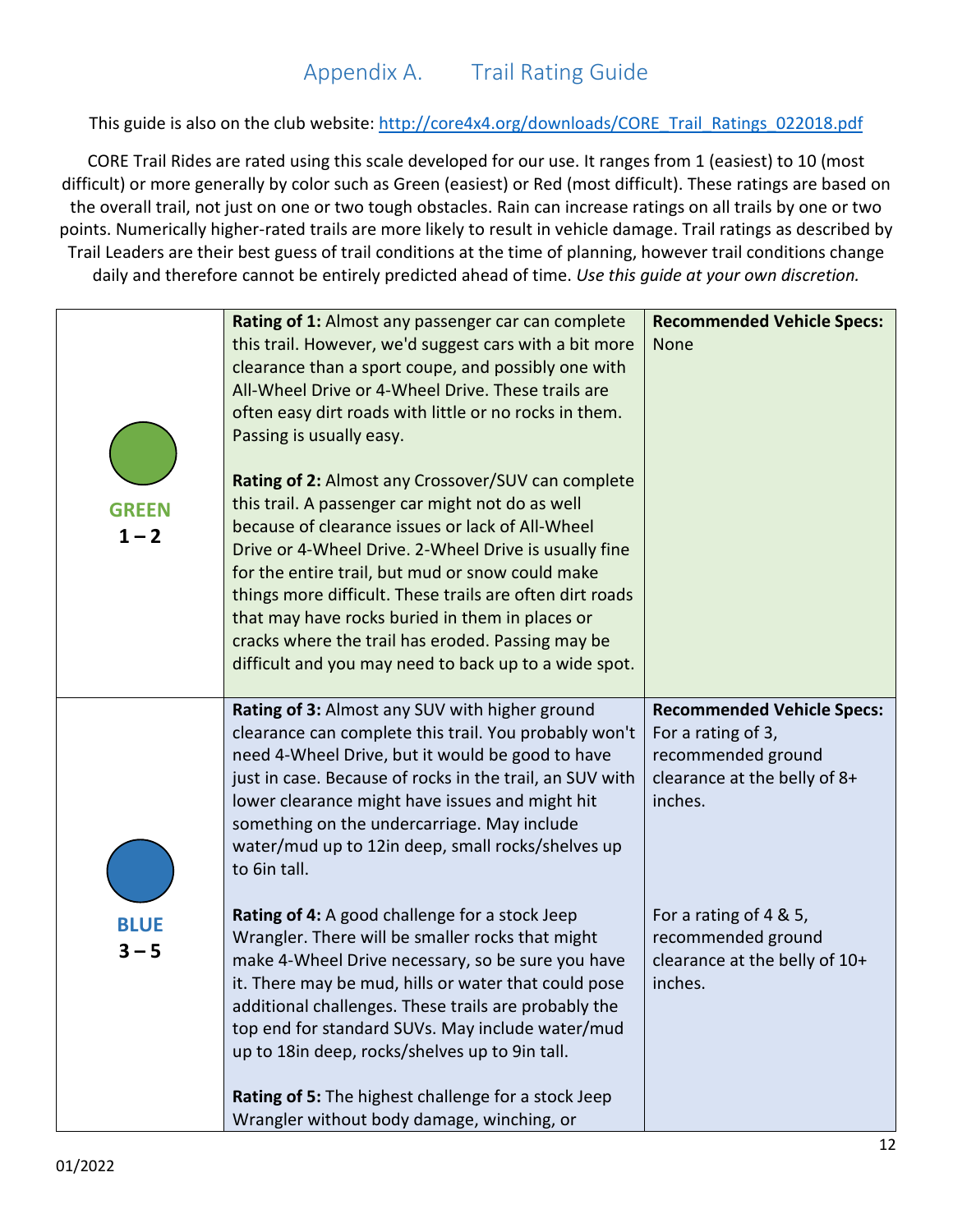|                          | possible breakage. You may have to work on some of<br>the bigger rocks and challenges, but you should<br>make it through everything without too much<br>trouble. You will need 4-Wheel Drive and you should<br>not go alone. May include water/mud up to 20in.<br>Rocks/shelves up to 12in tall common.                                                                                                                                                                                                                                                                                                                           |                                                                                                                                                                                                     |
|--------------------------|-----------------------------------------------------------------------------------------------------------------------------------------------------------------------------------------------------------------------------------------------------------------------------------------------------------------------------------------------------------------------------------------------------------------------------------------------------------------------------------------------------------------------------------------------------------------------------------------------------------------------------------|-----------------------------------------------------------------------------------------------------------------------------------------------------------------------------------------------------|
|                          | Rating of 6: Probably too much for a stock Jeep<br>Wrangler, but perfect for one on 33" tires. These<br>trails will provide challenges and fun for mildly<br>modified vehicles as well as the bigger rigs, so they<br>are perfect for mixed groups. There may be<br>obstacles with many lines from easy to difficult.<br>Generally, trails are closer to 1-1.5 times vehicle<br>width. May include water/mud up to 24in.<br>Rock/shelves up to 16in.                                                                                                                                                                              | <b>Recommended Vehicle Specs:</b><br>For a rating of 6, recommend<br>rock sliders/skids, 33" tires<br>minimum, 12+" clearance at<br>the belly. Locking differentials<br>recommended.                |
| <b>PURPLE</b><br>$6 - 7$ | Rating of 7: Experienced drivers only. Drivers new to<br>wheeling a modified vehicle may want to learn on<br>easier trails before moving up to ones with this<br>rating. The obstacles may not be tougher if the right<br>line is found, but a wrong line could be extremely<br>difficult or dangerous. The possibility of rollovers and<br>body damage is present, though almost all<br>experienced drivers with modified vehicles should<br>get through these trails without any issues. Trails at<br>this level and above are generally very tight. May<br>include water/mud 24+ inches deep, and<br>rocks/shelves up to 20in. | For a rating of 7, recommend<br>rock sliders/skids, 35" tires,<br>14" clearance at the belly,<br>locking differentials and/or a<br>winch.                                                           |
|                          | Rating of 8: Experience is a must. You may<br>experience some body damage, and there is a high<br>possibility of breakage. You may need to use a bit of<br>momentum in an obstacle, and that often means a<br>broken axle shaft or drive shaft. Expect deep water<br>and/or mud, rocks/shelves up to 30in.                                                                                                                                                                                                                                                                                                                        | <b>Recommended Vehicle Specs:</b><br>For a rating of 8, recommend<br>rock sliders/skids a must, 35"<br>tires minimum, 16-18"<br>clearance at the belly, locking<br>differentials and a winch.       |
| <b>BLACK</b><br>$8 - 9$  | Rating of 9: You will probably get some body<br>damage or breakage. At least one of the obstacles<br>will push you against a rock or test your vehicle and<br>your driving skills to the point that something could<br>easily give. Only the luckiest and most skilled drivers<br>will make it through these trails in the same<br>condition in which they started. Expect deep water<br>and/or mud, rocks/shelves up to 48in.                                                                                                                                                                                                    | For a rating of 9, rock<br>sliders/skids a must, 35" tires<br>minimum, 37" tires<br>recommended, 16-18"<br>clearance at the belly<br>recommended, locking<br>differentials and a winch<br>required. |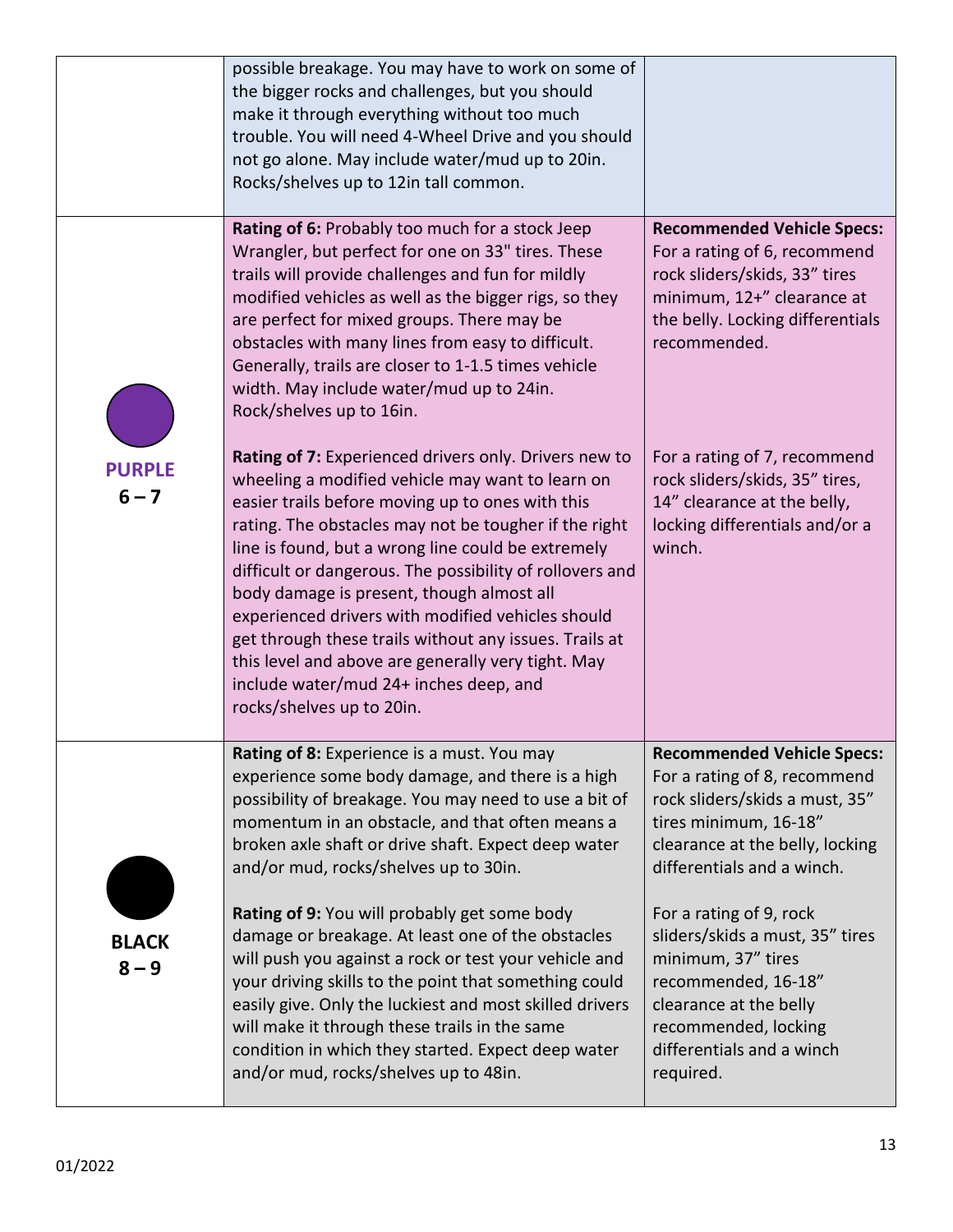| <b>RED</b><br>10 | Rating of 10: An extreme trail for rock buggies only.<br>Only the most modified vehicles will be able to<br>complete these trails with experienced drivers.<br>Vehicle damage is extremely likely, and vehicles<br>could be too damaged to finish the ride. Expect deep<br>water and/or mud, rocks/shelves 48+in. | <b>Recommended Vehicle Specs:</b><br>For a rating of 10, rock<br>sliders/skids a must, 37" tires<br>minimum, 40+in tires<br>recommended, 18+" clearance<br>at the belly recommended,<br>locking differentials and a<br>winch required. |
|------------------|-------------------------------------------------------------------------------------------------------------------------------------------------------------------------------------------------------------------------------------------------------------------------------------------------------------------|----------------------------------------------------------------------------------------------------------------------------------------------------------------------------------------------------------------------------------------|
|                  |                                                                                                                                                                                                                                                                                                                   | Let the carnage begin, bring a<br>trailer to bring your buggy<br>home on!                                                                                                                                                              |

**IMPORTANT**: If you're unsure if you and your vehicle can handle a given trail rating (some vehicles are more susceptible to vehicle damage on trails rated 5 or higher) please contact the Trail Leader.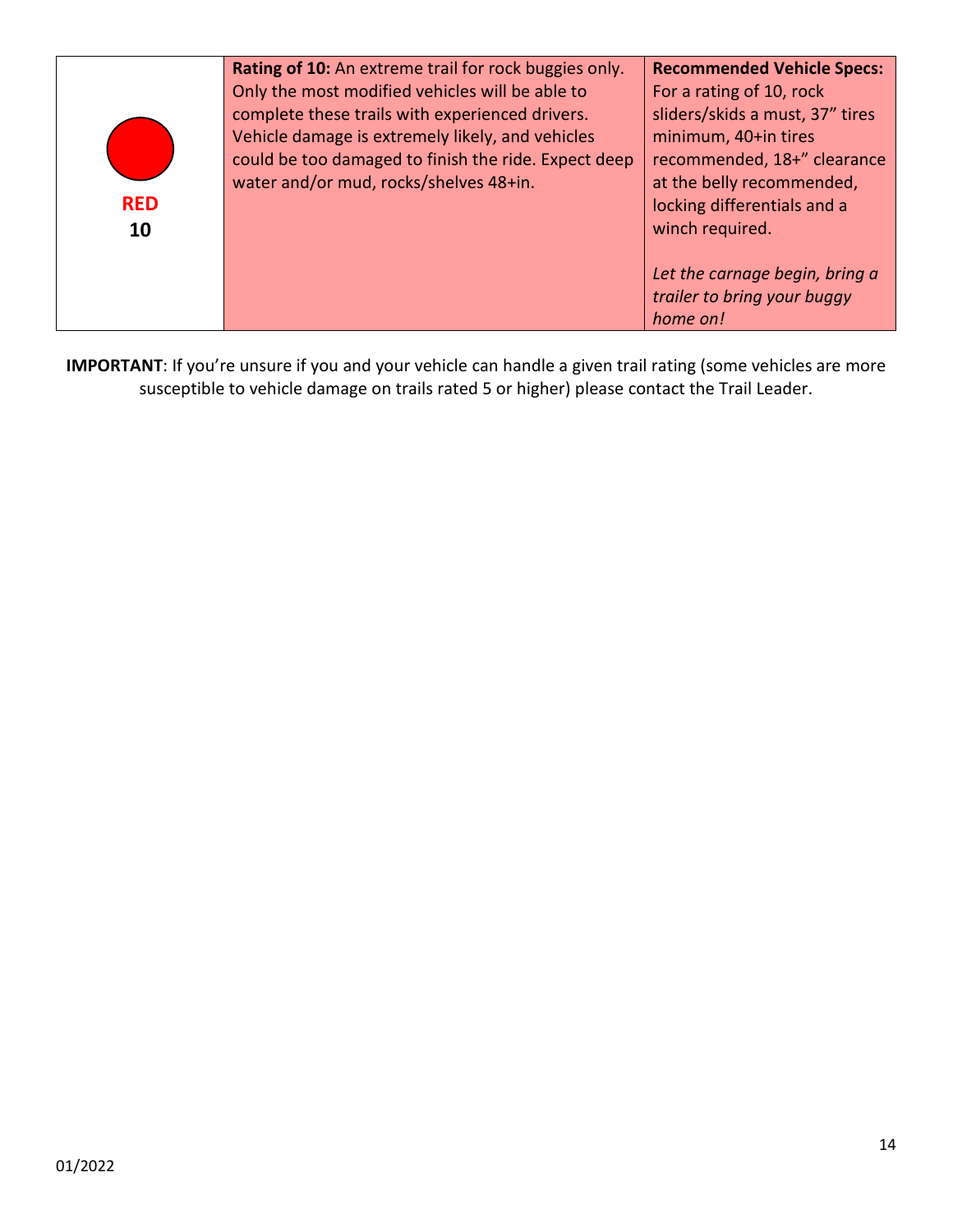### <span id="page-14-0"></span>Appendix B. Sample Trail Ride Announcement



#### **CORE Trip to Rausch Creek – Green/Blue Trails – Saturday, 18 February**

CORE,

I'm planning a trip to Rausch Creek on Saturday, 18 February and plan to ride the **green** trails and some **blue** trails (if people are up to it). That puts these trails in the 1-5 range on the [CORE Trail Ratings Guide.](http://core4x4.org/downloads/CORE_Trail_Ratings_022018.pdf) Be aware that you cannot get into or out of the park without going through puddles that are rocky. However, a stock 4x4 should be fine for this trip. Please note that that February weather conditions may increase the difficult of the trails.

Rausch Creek is located in Pine Grove, PA and is a pay-to-play off-road park. For more information about Rausch Creek including cost and rules for pets go to[: http://rc4x4.org/](http://rc4x4.org/)

The following items are REQUIRED for the trip:

- All participants must have a completed CORE Emergency Medical Form which can be found at <http://core4x4.org/core-forms/>
- All guest must have a completed CORE Trip Waiver Form which can be found at <http://core4x4.org/core-forms/>
- Vehicles must be equipped with a fully operational four (4) wheel drive system, with low range.
- Vehicles must be in good condition, with good tires, steering and brakes.
- Front and rear tow points are required and must be properly mounted.
- A matching full size spare tire that must be in good condition, a lug wrench and a jack capable of lifting the vehicle off the ground.
- Seat belts for all occupants. Seatbelts must be worn at all times.
- We will be airing down for the trial. There are air compressors on site for people without portable compressor or air tanks.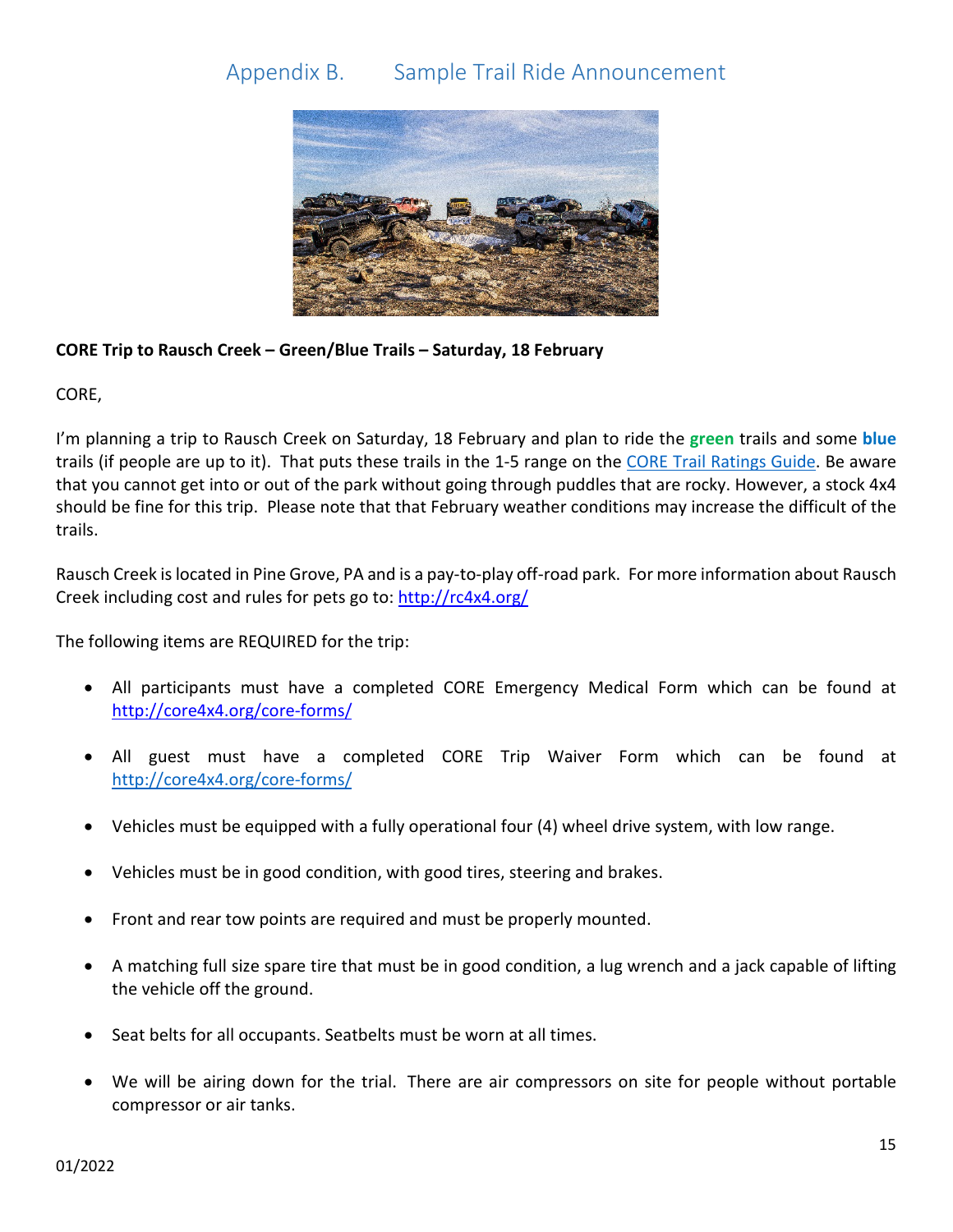The following items are RECOMMENDED for the trip:

- First Aid Kit
- CB Radio We will be operating on Channel 22. We may have some portable CB radios for sharing but I can't guarantee that we will. I encourage everyone to bring a CB if they have one, it helps during the day to communicate what is coming up, you have a weird sound you need to stop for, or anything else.
- A heavy duty recovery strap with looped ends (no hooks) should be in good condition.
- A fire extinguisher that is accessible in an emergency.

### (ALL ITEMS MUST BE PROPERLY SECURED)

For more information about required and recommended equipment go to the CORE website at <http://core4x4.org/core-forms/>

You have the option of caravanning with us up to Rausch Creek or meeting us there. Below are the meeting times and location options:

- 1000 West Patrick Street, Frederick, MD 21703 GetGo Leave at **6:30am**
- 10 Molleystown Rd, Pine Grove, PA 17963 Exxon Leave at **8:35**
- Rausch Creek 453 Molleystown Road, Pine Grove, PA 17981 Be there by **8:45**

If someone wants to suggest another starting location for people coming from DC area or elsewhere feel free. Just plan on topping gas off near Rausch Creek so you show up with a full tank, and making it to the park for the **Drivers Meeting at 9:00am**.

If you'd like to follow along where we are during the day Rausch Creek has a map in the Maplets App for your phone or tablet, which will show where we are in real time throughout the park during the day!

Finally, make sure to bring plenty of drinks, snacks and lunch. We'll be eating on the trail for lunch so consider packing a camping chair.

**RSVP Instructions:** If you are interested in participating, please let me know the number of people in your party, type of vehicle and where you plan to meet us.